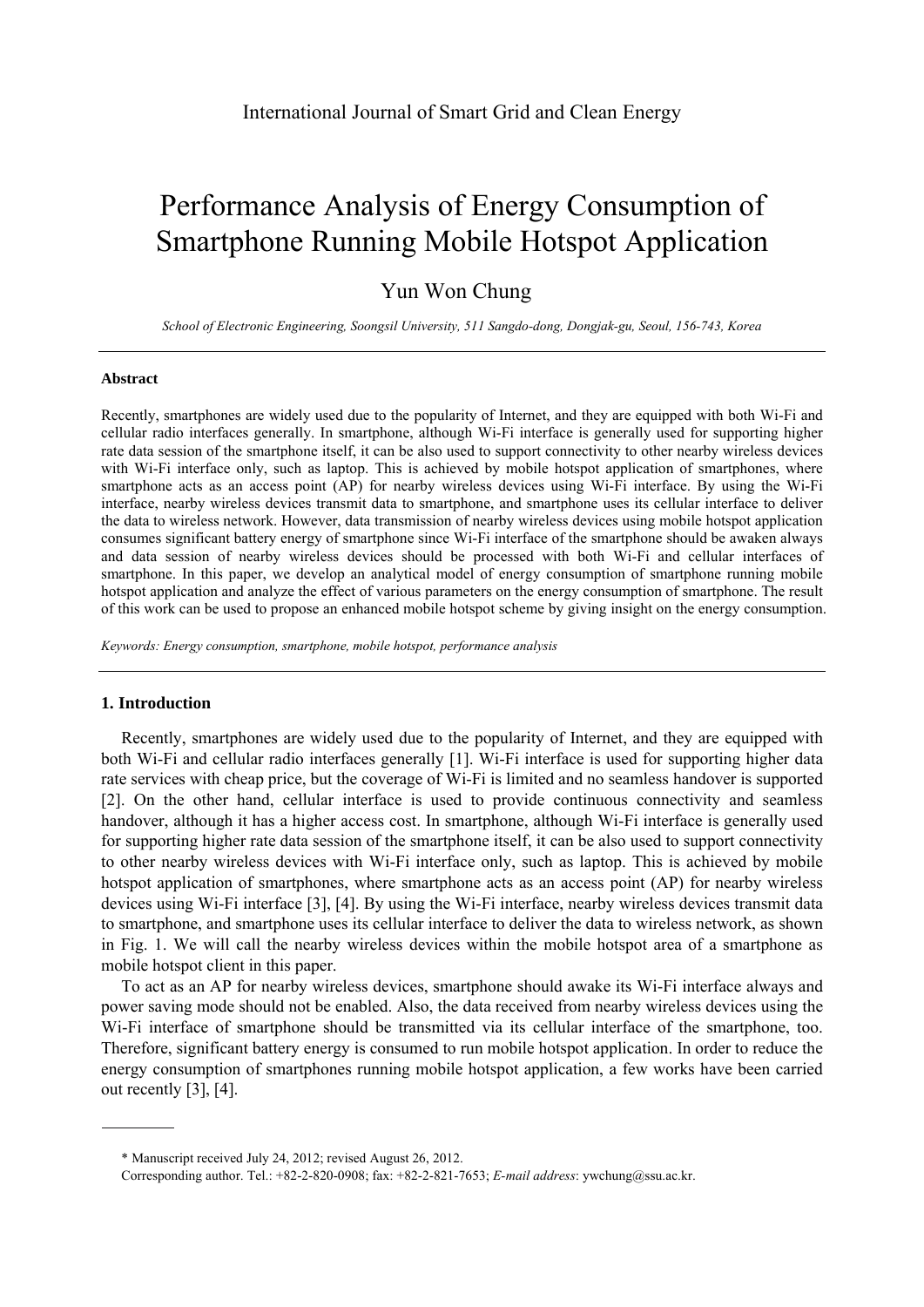

Fig. 1. Mobile hotspot scenario.

In [3], since cellular network interface consumes extra energy until a predefined timer expires, even though the final packet is transmitted, the authors proposed to gather all the related data and send the data in a single burst in order to minimize the unnecessary extra energy consumption after the completion of packet transmission. Also, the authors proposed reverse-infrastructure mode, where Wi-Fi clients of smartphone serve as a gateway and thus, smartphone can operate in low-power power saving mode.

In [4], the authors carried out experiments to measure energy consumption of smartphone with LTE and Wi-Fi interfaces. Based on the measurement result, the authors found out that LTE and Wi-Fi interfaces of smartphone running mobile hotspot application consume significant battery energy. Then, they proposed energy efficient scheduling by coordinating power saving techniques of both Wi-Fi and LTE in an integrated way. In the proposed scheduling scheme, LTE sleep pattern and Wi-Fi sleep pattern are combined efficiently to achieve maximum power saving for smartphone in idle mode. Also, for smartphone in connected mode where both Wi-Fi and LTE are in active mode, LTE long discontinuous reception (DRX) and short DRX modes are synchronized with Wi-Fi sleep pattern for downlink data. By doing this scheme, Wi-Fi clients can sleep as much as possible and thus, power consumption of smartphone is reduced. For uplink data from Wi-Fi interface, smartphone aggregates data from multiple Wi-Fi clients, buffers the data, and transmit the data using single LTE on duration for background traffic.

Although the works in [3], [4] analyzed the energy consumption of smartphone running mobile hotspot application, most works have been carried out via simulation and little work has been carried out for analytical modeling and performance analysis of energy consumption of smartphone supporting mobile hotspot application, to the best of our knowledge. However, the analytical modeling on energy consumption of smartphone running mobile hotspot application is essential to analyze the effect of various parameters on the energy consumption of smartphone and propose an enhanced energy management scheme based on the performance analysis results. Therefore, we develop an analytical modeling for energy consumption of smartphone running mobile hotspot application for nearby wireless devices. The result of this work can be used to propose an enhanced mobile hotspot scheme by giving insight on the energy consumption.

The remainder of this paper is as follows: Section 2 develops an analytical modeling for the energy consumption of smartphone running mobile hotspot. Then, numerical examples are presented in Section 3. Finally, Section 4 concludes this work and presents future work.

#### **2. Performance Analysis**

Fig. 2 shows network architecture with mobile hotspot and public hotspot within a cell of cellular network considered in this paper. Mobile hotspot clients are using their Wi-Fi interfaces to transmit their data to smartphone running mobile hotspot application. The data of mobile hotspot clients, which are received from Wi-Fi interface of the smartphone, are transmitted to wireless network, using the cellular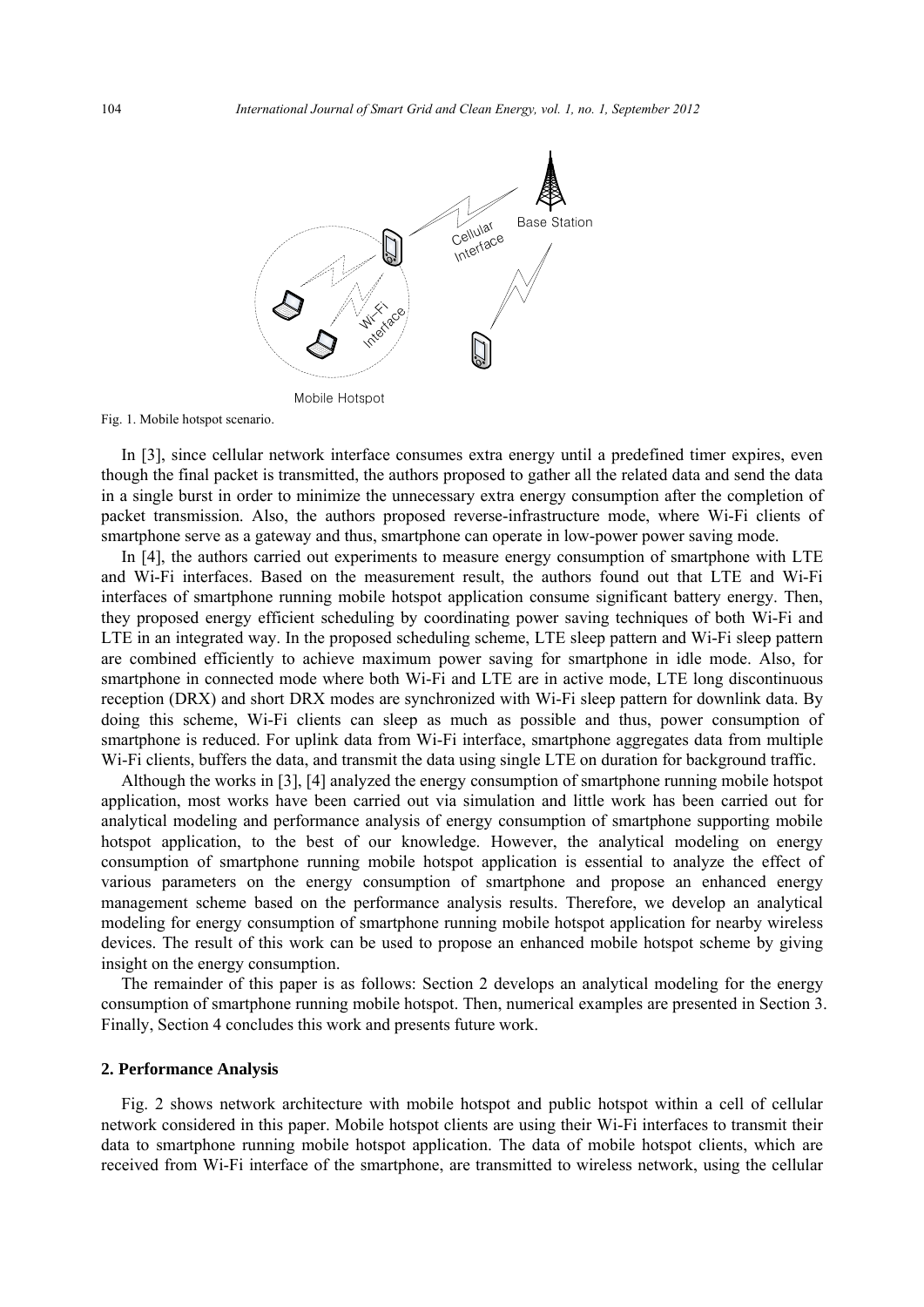interface of the smartphone. If a smartphone does not run mobile hotspot application and resides within the range of public hotspot, it uses its Wi-Fi interface to connect to public hotspot and sends its data using the Wi-Fi interface since it provides higher transmission rate with much cheaper price. On the other hand, if a smartphone is not within the public hotspot, it uses its cellular interface to transmit data to wireless network.



Fig. 2. Network architecture

For performance analysis of energy consumption of smartphone running mobile hotspot application, we have made the following assumptions:

- The ratio of the service coverage of public hotspot areas within a cell of cellular network over service coverage by a cell is assumed as *α*.
- The ratio of the transmission rate of cellular interface over the transmission rate of Wi-Fi interface of a smartphone is assumed as *β*.
- The session arrival rate of a mobile hotspot client *i* using Wi-Fi interface follows a Poisson distribution with parameter  $\lambda_i^W$ .
- The session duration of a mobile hotspot client *i* using Wi-Fi interface follows an exponential distribution with parameter  $\mu_i^W$ .
- The session duration of a mobile hotspot client *i* using cellular interface of a smartphone after received from the Wi-Fi interface of a smartphone follows an exponential distribution with parameter  $\mu_i^C$ .
- $\bullet$  The number of mobile hotspot clients within mobile hotspot area of a smartphone is assumed as  $N_C$ .
- The session arrival rate of a smartphone user itself follows a Poisson distribution with parameter  $\lambda$ <sub>S</sub>.
- The session duration of a smartphone itself using its Wi-Fi interface for session transmission follows an exponential distribution with parameter  $\mu_s^W$ .
- The session duration of a smartphone itself using its cellular interface for session transmission follows an exponential distribution with parameter  $\mu_s^C$ .

Based on the above assumptions, we derive energy consumption of smartphone per unit time when mobile hotspot application is either running or not running. For notational convenience, we denote the case where mobile hotspot application is not running by Scheme 1. The case where mobile hotspot application is running is denoted by Scheme 2. The energy consumption of smartphone per unit time when mobile hotspot application is not running, i.e., Scheme 1, is obtained as [5]:

$$
E_1 = \frac{\lambda_S (1 - \alpha)}{\mu_S^C} P_{active}^C + \left[ 1 - \frac{\lambda_S (1 - \alpha)}{\mu_S^C} \right] P_{idle}^C + \frac{\lambda_S \alpha}{\mu_S^W} P_{active}^W + \left[ 1 - \frac{\lambda_S \alpha}{\mu_S^W} \right] P_{idle}^W \tag{1}
$$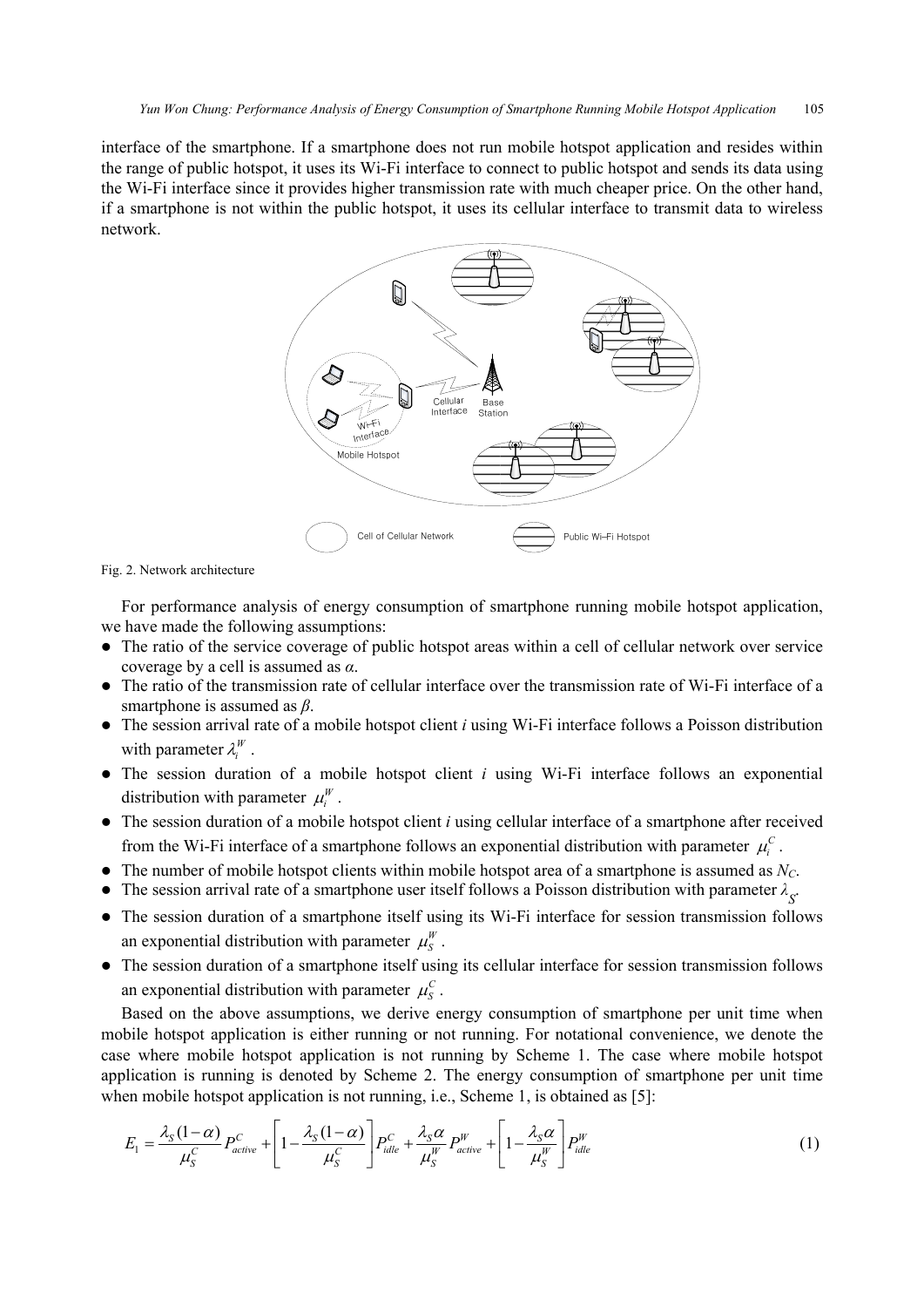where  $P_{active}^{Wi-Fi}$ ,  $P_{idle}^{Wi-Fi}$ ,  $P_{active}^{cellular}$ , and  $P_{idle}^{cellular}$  are energy consumption of active Wi-Fi interface, idle Wi-Fi interface, active cellular interface, and idle cellular interface of smartphone, respectively. Also, the energy consumption of smartphone per unit time when mobile hotspot application is running, i.e., Scheme 2, is obtained as [5]:

$$
E_2 = \sum_{i=1}^{N_C} \frac{\lambda_i}{\mu_i^W} P_{active}^W + \left[ 1 - \sum_{i=1}^{N_C} \frac{\lambda_i}{\mu_i^W} \right] P_{idle}^W + \left( \sum_{i=1}^{N_C} \frac{\lambda_i}{\mu_i^C} + \frac{\lambda_S}{\mu_S^C} \right) P_{active}^C + \left[ 1 - \sum_{i=1}^{N_C} \frac{\lambda_i}{\mu_i^C} - \frac{\lambda_S}{\mu_S^C} \right] P_{idle}^C \tag{2}
$$

#### **3. Numerical Examples**

For numerical examples, we assume the session arrival rate of a mobile hotspot client *i* is independent and identically distributed, and thus,  $\lambda_i = \lambda$  for all *i* and  $\mu_i^W = \mu$  for all *i* are assumed for mathematical simplicity. Also, based on the assumption of *β* as the ratio of the transmission rate of cellular interface over the transmission rate of Wi-Fi interface of a smartphone,  $\mu_i^C = \beta \mu_i^W = \beta \mu$  and  $\mu_s^C = \beta \mu_s^W$  are obtained since transmission time is inversely proportional to transmission rate of a wireless interface.

Fig. 3 shows the energy consumption for varying the values of *α* for  $P_{idle}^{cellular} = 0.125(W)$ ,  $P_{active}^{cellular} = 1.254$ (W),  $P_{idle}^{Wi-Fi}$  = 1.15(W),  $P_{active}^{Wi-Fi}$  = 1.65(W),  $\beta$  = 0.2,  $N_c = 5$ ,  $\lambda_s = 3$ ,  $\mu_s^c = 30$ ,  $\mu_s^w = \mu_s^c / \beta$ ,  $\lambda = 3$ , and  $\mu = 30$ . As the figure shows, the energy consumption of Scheme 2 is irrelevant for varying the values of *α*, since mobile hotspot clients always connect to smartphone by using mobile hotspot application and thus, it does not depend on the service coverage of public hotspot. However, the energy consumption of Scheme 1 decreases slightly as the value of  $\alpha$  increases, since the probability of session of mobile hotspot clients being served by public hotspot increases as the value of *α* increases. Also, it is shown that Scheme 2 has much higher energy consumption than Scheme 1, which is about three times for a given parameter setting.



Fig. 3. Energy consumption for varying *α.*

Fig. 4 shows the energy consumption for varying the values of  $\beta$  for  $P_{idle}^{cellular} = 0.125$  (W),  $P_{active}^{cellular}$ =1.254 (W),  $P_{idle}^{Wi-Fi}$ =1.15 (W),  $P_{active}^{Wi-Fi}$ =1.65 (W),  $\alpha$ =0.2,  $N_C$  =5,  $\lambda_s$  =3,  $\mu_s^C$  =30,  $\mu_s^W = \mu_s^C / \beta$ , *λ*=3, and *μ=*30. As the figure shows, the energy consumption of Scheme 2 decreases as the value of *β* increases, since the larger value of  $\beta$  means smaller transmission time in cellular interface for the same data session, which results in less energy consumption in cellular interface. However, the energy consumption of Scheme 1 increases slightly as the value of *β* increases, since the transmission time in Wi-Fi interface increases as the value of  $\beta$  increases for a given value of  $\mu_s^C$ , which results in more energy consumption in Wi-Fi interface.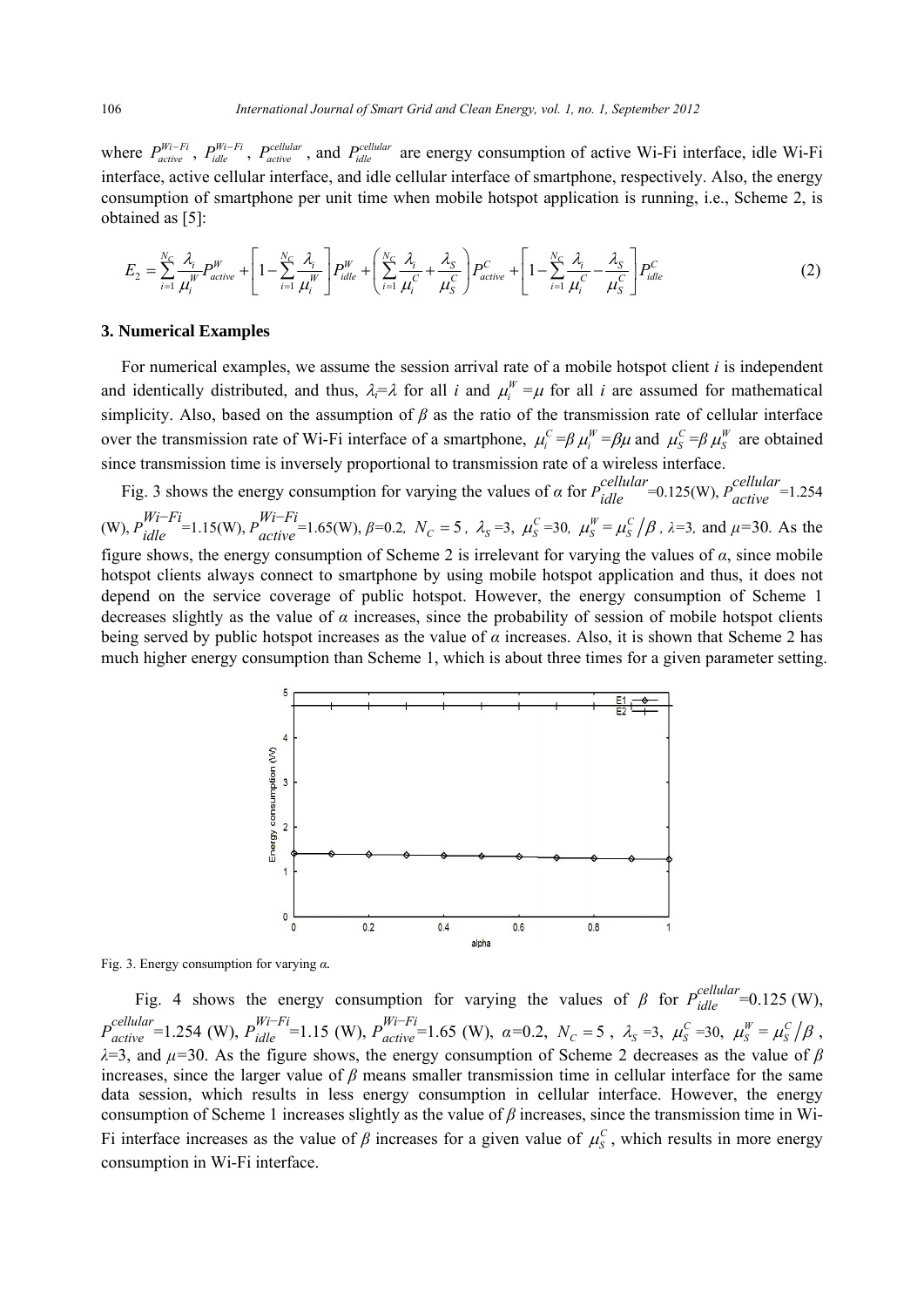

Fig. 4. Energy consumption for varying *β.*

Fig. 5 shows the energy consumption for varying the values of  $\rho = N_c \lambda / \mu$  for  $P_{idle}^{cellular} = 0.125(W)$ ,  $P_{active}^{cellular}$ =1.254 (W),  $P_{idle}^{Wi-Fi}$ =1.15 (W),  $P_{active}^{Wi-Fi}$ =1.65 (W),  $\alpha$ =0.2,  $\beta$ =0.2,  $N_C$  =5,  $\lambda_S$  =3,  $\mu_S^C$  =30, and  $\mu_s^W = \mu_s^C/\beta$ . As the figure shows, the energy consumption of Scheme 2 increases as the value of  $\rho$ increases, since the larger value of  $\rho$  means more transmission time in both cellular and Wi-Fi interfaces of Scheme 2, which results in more energy consumption in both cellular and Wi-Fi interfaces. However, the energy consumption of Scheme 1 does not depend on the value of  $\rho$ .



Fig. 5. Energy consumption for varying α*.*

### **4. Conclusion And Future Work**

In this paper, we developed an analytical modeling for the analysis of the energy consumption of smartphone per unit time when mobile hotspot is either running or not running. Then, we analyzed the effect of various parameters on the energy consumption. From the numerical results, it was concluded that the energy consumption of smartphone running mobile hotspot application is very sensitive to both the ratio of the transmission rate of cellular interface over the transmission rate of Wi-Fi interface of a smartphone and the activity of aggregated sessions of mobile hotspot clients. It was also concluded that the energy consumption of smartphone running mobile hotspot application has much higher values than that of smartphone without running mobile hotspot application. In our future work, we will extend our current work by developing a more completed analytical model based on more practical assumptions on network architecture, and mobility and traffic characteristics of mobile clients and smartphone. Also, based on performance analysis results, an improved energy management scheme for smartphone running mobile hotspot application will be proposed and analyzed.